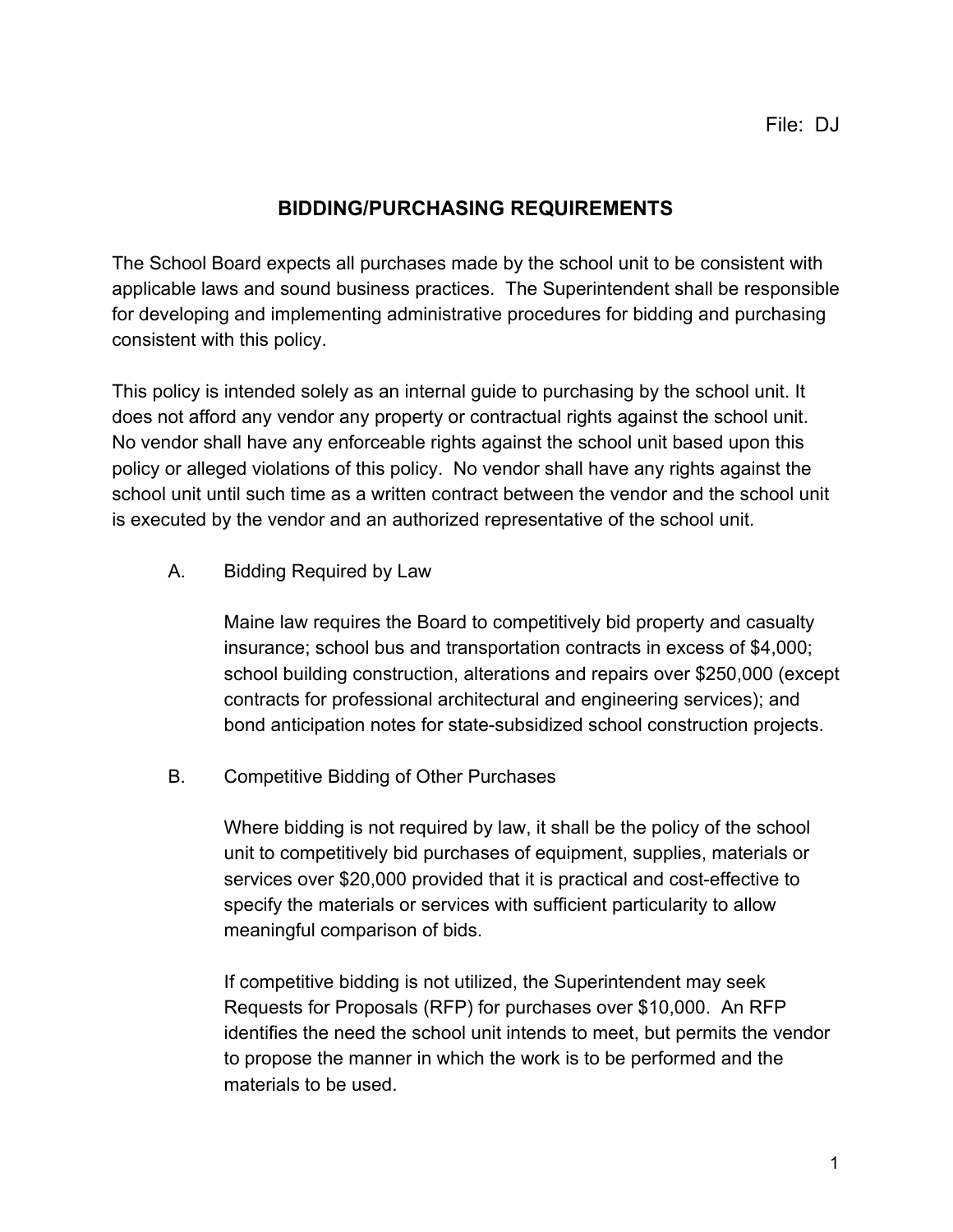The Superintendent may forego the competitive bid or RFP process only when he/she determines that quality, expertise, time factors, or other important considerations outweigh the possible benefits of bidding or requesting proposals. In each such case, the Board shall be informed of the

Superintendent's decision and the reasons for it in advance of entering into a contract.

C. Procedures for Bidding and Requesting Proposals

The method of notification that the school unit uses to solicit bids and proposals shall be reasonably designed to attract qualified vendors. Depending upon the circumstances, such notification may include public advertising and/or mailing of notices to potential vendors.

## **Bid Procedures**

A. The notification shall specify the deadline for submitting bids and the time And place of bid opening. Bid alternates shall be permitted at the Discretion of the Superintendent. The notice shall reserve the right of the school unit to reject any or all bids, and to waive technical or immaterial non-conformities in bids if in the best interest of the school unit, and to exercise judgement in evaluating bids.

B. Written bids. Bids shall be in writing, sealed with outside envelope or wrapper plainly marked "Bid, not to be opened until (insert appropriate date), " and mailed or filed with the Superintendent of the unit.

C. **Time of opening.** A School Board member or employee of the school unit may not open a bid until the appointed time.

D. **Public opening.** At the time and place stated in the public notice, and open to the public, all bids shall be opened by the Superintendent or, in the Superintendent's absence or disability, by any School Board member designated for the purpose by the Chair of the School Board.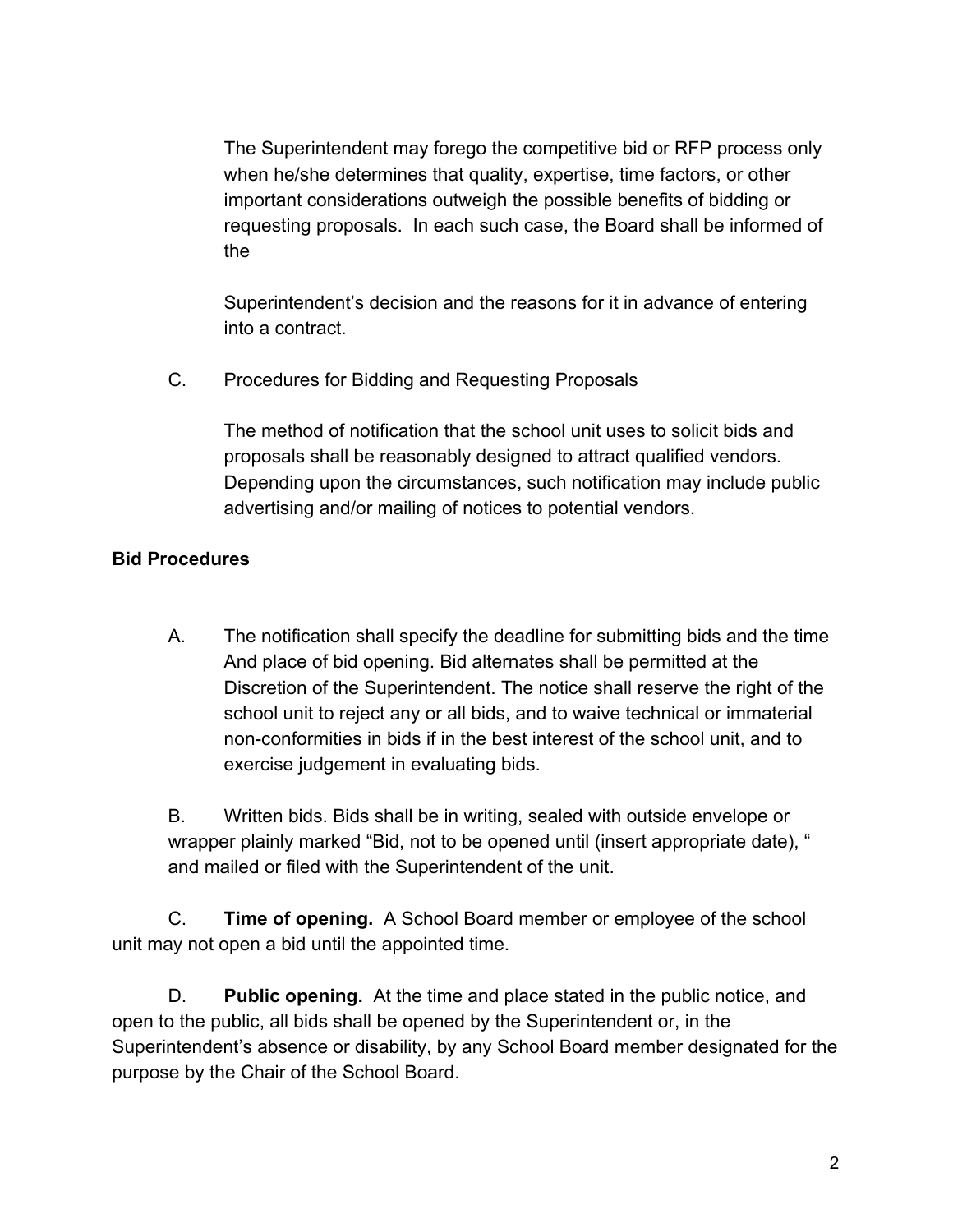E. **Reading**. If any citizens who are not School Board members or employees of the school unit or if any representatives of the press are present, bids shall, at that time, either be made available for examination by them or shall be read aloud in a manner to be heard plainly by those in attendance.

F. In general, the School Board will award contracts to the lowest bidder which the Superintendent and School Board deem can satisfactorily fulfill the contract.

## **RFP Procedures**

A. Proposals should be submitted in plain envelopes clearly marked "Proposal, not to be opened until (state time and date)." The RFP shall state the time and date that proposals shall be opened, and no proposals shall be opened before that time. Public opening is not required.

B. Proposals are to be evaluated based on criteria appropriate for the project in question, and the contract will be awarded to the vendor whom the Superintendent and School Board deem best able to meet the requirements of the school unit.

## **Procurement Methods for Federally Funded Projects**

The Superintendent or his or her designee shall be responsible for developing, updating as necessary, and implementing a written administrative procedures manual (hereafter, the "Federal Procurement Manual") to govern the procurement and purchase of property, goods, and services using any federal award that is subject to the Uniform Grant Guidance, codified at 2 CFR Part 200 ("UGG Federal Award"). The Federal Procurement Manual shall be consistent with all applicable federal laws and rules.

Notwithstanding any policy provision to the contrary, the procurement and purchase of property, goods, and services using a UGG Federal Award, in whole or in part, must comply with the Federal Procurement Manual. Wherever this policy or any of the school unit's administrative procedures are inconsistent with federal laws or rules, the provisions of the federal laws or rules shall control.

| Legal Reference: | 5 MRSA § 1743-A (ALL)                          |
|------------------|------------------------------------------------|
|                  | 20-A MRSA §§ 1001(14), 5401(13)(D); 5402 (ALL) |
|                  | 20-A MRSA § 1314 (MSAD)                        |